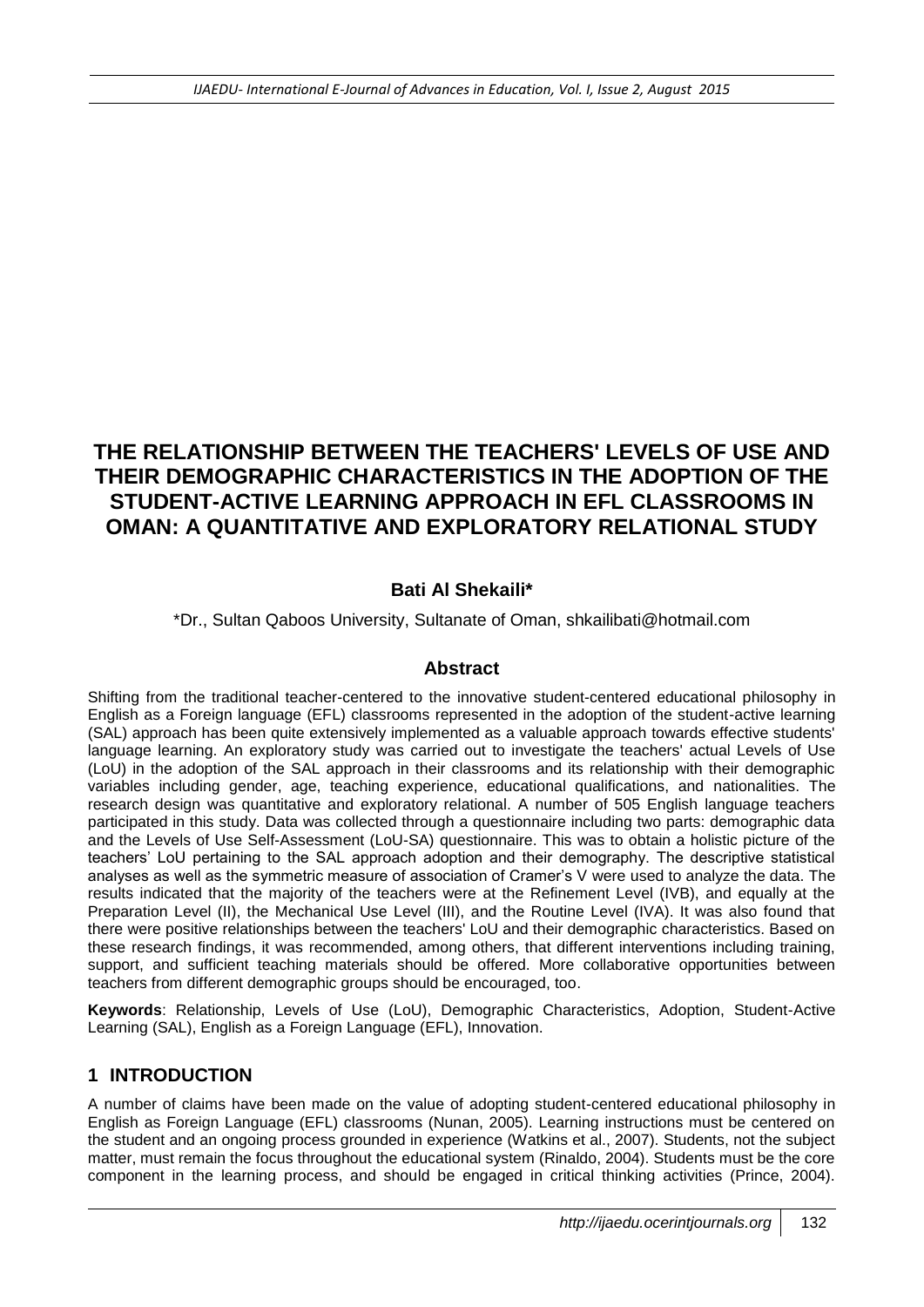These activities involve crucial new approaches and explorations, such as solving complex, real-world problems (Tempelaar, 2006).

In particular, the Student-Active Learning (SAL) approach has been widely evident and is significantly important for the mastery of various skills, enabling students to think critically and solve complex problems, and contributing opportunity of carrying on to course completion (Braxton et al., 2008). Adopting the SAL approach is viewed to be critical for students to show their underlying capabilities and upgrade them gradually which then help them be more engaged in the process of acquiring knowledge rather than placing undue emphasis on the complete product (Rinaldo & Denig, 2009).

# **2 THE STUDENT- ACTIVE LEARNING APPROACH**

Much literature has dealt with the concept of the SAL approach as it becomes a favorable aspect to change the traditional teacher-centered classrooms into newer student-centered approach towards students' learning (Van De Bogart, 2009). This is by instilling in students as a sense of self-discovery without losing the basic tenants of educational taxonomy or a rigorous understanding of the foundation and development of the academic disciplines the students may be studying and need to learn students' learning (Van De Bogart, 2009).

The SAL approach, as pointed out by (McKinney, 2011), refers to learning activities where students accomplish and participate rather than just listening to a lecture. In these activities, students are doing something such as self-discovering, processing, and applying information (McKinney, 2011). Such activities, as stated by Chickering and Gamson (1987, cited in Pedersen, 2010), adopt the talking-through process, writing about, and course material application to the students' daily lives. Such activities need students to have more interaction with their peers and their teachers where feedback is directly given as well as selfexperience related to course material is well used (Holtzman, 2005, cited in Pedersen, 2010). In this matter, the SAL approach inspires the students into self-analysis and expression (Van De Bogart, 2009), and enhances students' theoretical understanding and thinking skills through problem-solving as they collect, analyze, interpret and represent data (Pundak et al., 2009).

### **3 THE LEVELS OF USE**

Understanding and systematically addressing the importance of documenting the level of adopting innovations is an area, which has been neglected by many researchers (Hall et al., 2008). The majority of such innovations have been proposed either to be adopted or they are not. In such contexts, the LoU construct is significant in educational research as it provides the conceptual framework for examining the user/non-user of innovations. This is also because it does not have to be redefined for every innovation. Additionally, it can be used in any organization and with first-order as well as second-order innovation.

The LoU, as stated by Hall et al. (2008), are distinct states that represent observably different types of behavior and patterns of innovation use as exhibited by individuals and groups. These levels characterize a user's development in acquiring new skills and varying the use of the innovation. Each level encompasses a range of behaviors.

Eight distinct levels have been identified by the LoU researchers to help explain behaviors exhibited by participants involved in adopting innovations. Each level is independent of the others, and although they appear to be sequential, each level should be treated as discrete and unique. Progression from one level to the next is marked by key decision points and corresponding behaviors in several domains: knowledge, acquiring information, assessing, sharing, planning, status reporting, and performing (Anderson, 1997).

The LoU, as stated by Hall and Loucks (1977), illustrate the users and the nonusers of an innovation. They illustrate the changes in behavior that individuals show when they are shifting through their adoption of the innovation (Al Aghbari, 2007), and show a continuum of growth gradually moving from not using the innovation towards using different skills, experiences, and looking for various ways to modify the existing innovation (Berg, 1993, cited in Mustafa, 2010). They, as summarized by Hall and Loucks (1977), permit an operational, cost-feasible explanation and certification of whether or not an innovation or treatment is being adopted. They added that data from research of change and evaluation studies showed that the LoU could be reliably measured. They also added that knowing the LoU of individuals within a research or evaluation sample could avoid holding false assumptions and making misleading interpretations about the user or nonuser and the effects of the treatment or innovation under study .

One of the established methods for measuring the LoU is a focused interview protocol that has been research verified and applied in many studies (Hall & Loucks, 1977; Hall, Dirksen & George, 2006, cited in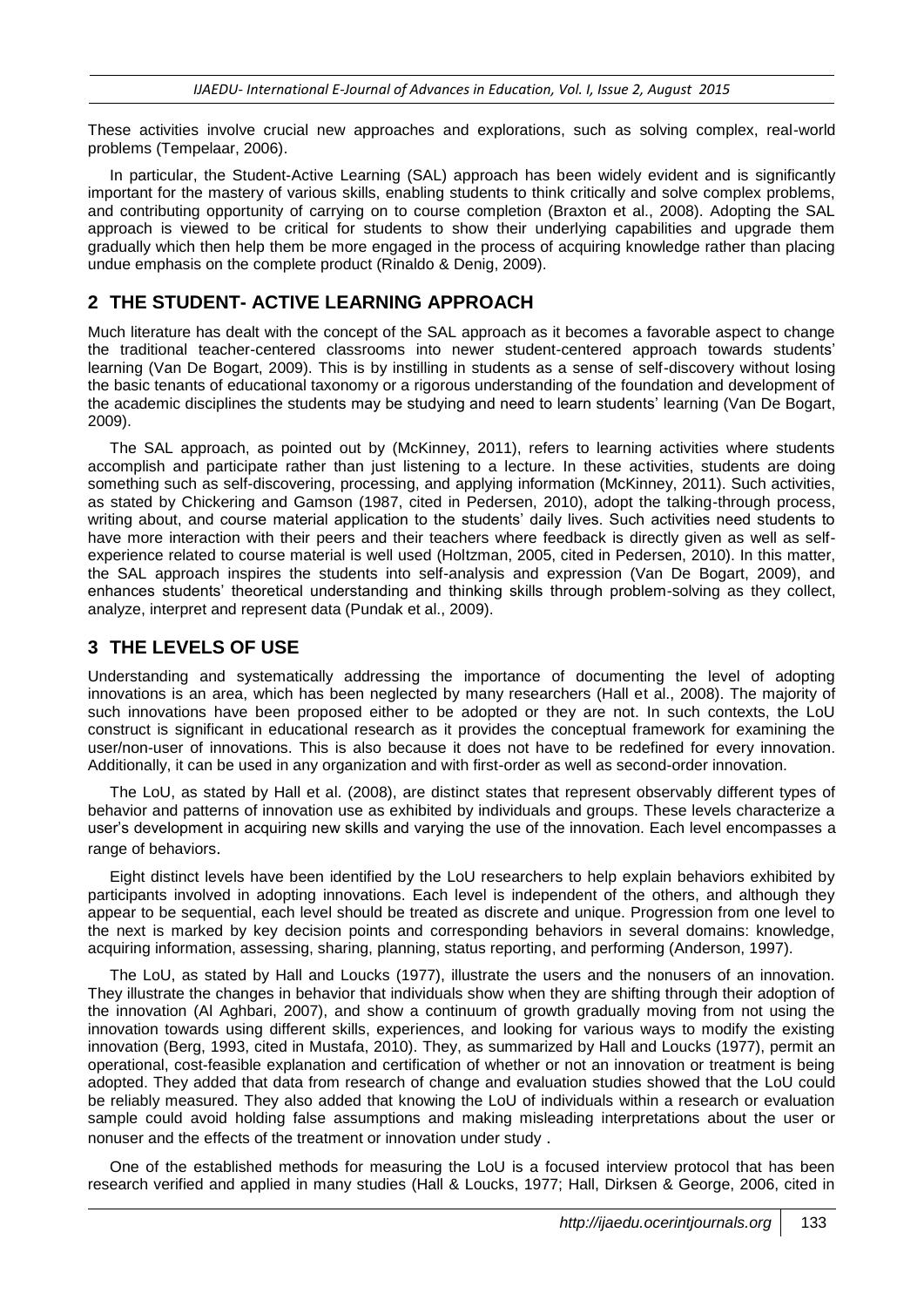Hall, 2010). The LoU, as proposed by Hall et al. (1973), is divided into eight levels divided into two main levels. The nonuse level is located at the bottom and includes three levels in hierarchical order including Non-use, Orientation, and Preparation. The use level is located at the top and includes the other five levels in hierarchical order including Mechanical Use, Routine, Refinement, Integration, and Renewal (Hall & Hord, 2011).

The Renewal Level (VI) refers to the state in which the user re-evaluates the quality of use of the innovation, seeks major modifications of or alterations to present innovation to achieve increased impact on clients, examines new developments in the field, and explores new goals for self and the system. The Integration Level (V) refers to the state in which the user is combining own efforts to use the innovation with related activities of colleagues to achieve a collective impact on clients with their common sphere of influence. The Refinement Level (IVB) refers to the state in which the user varies the use of the innovation to increase the impact on clients within immediate sphere. Variations are based on knowledge of both shortterm and long-term consequences for clients. The Routine Level (IVA) refers to the state in which the use of the innovation is stabilized. Few if any changes are being made in ongoing use. Little preparation or thought is being given to improving innovation user or its consequences. The Mechanical Use Level (III) refers to the state in which the user focuses most effort on the short-term, day-to-day use of the innovation with little time for reflection. Changes in use are made more to meet user needs than client needs. The user is primarily engaged in a stepwise attempt to master the tasks required to use the innovation, often resulting in disjointed and superficial use. The Preparation Level (II) refers to the state in which the user is preparing for the first time use of the innovation. The Orientation Level (I) refers to the state in which the user has recently acquired or is acquiring information about the innovation and/or has recently explored or is exploring its values orientation and its demands upon user and user system. The Non-use Level (0) refers to the state in which the user has little or no knowledge of the innovation, no involvement with the innovation, and is doing nothing towards becoming involved.

### **4 THE TEACHERS' DEMOGRAPHY**

Shao (2004, citing Pierce, 1981) stated that both teachers' age and educational level are major influencing factors affecting teachers' acceptance or rejection of innovation adoption. The findings of the study emphasized that younger teachers with higher levels of education were more likely to adopt innovation.

Salvano-Pardieu et al. (2009) investigated factors such as teachers' age, gender, and teaching level in terms of primary or secondary school and they found that there was a main effect of age, and specific differences of teachers according to gender and teaching level.

Maphalala (2006) found that teachers' age, teaching experience and qualification had an influence on the nature of teachers' experiences in curriculum adoption. However, their last finding showed that teachers' gender, age, teaching experience, and qualification had no influence on the extent to which educators generally found adopting the curriculum to be stressful.

Altrichter (2005, citing Fullan, 1991; 1994) categorized the factors affecting innovation adoption into four main categories: characteristics of the innovation itself in terms of perceived or felt need, clarity about goals and means, complexity, quality, contextual suitability and practicality; local characteristics in terms of regional administration like school district, community characteristics, and contextual stability; organization characteristics in terms of management, peer relationships, teachers characteristics and orientations; and government and external agencies characteristics in terms of quality of relationships between central and local actors resource support and training.

Norris and Briers (1989), in their study on the correlation between teachers' personal characteristics and perceptions towards curriculum change, indicated four definite trends. The first trend was experience represented in age, teaching years and tenure at present school was negatively related to teachers' perceptions of effects on enrolment. As these elements increased, perceptions became more negative towards the proposed change. However, a positive relationship existed between tenure variables and perceptions towards in-service needs resulting from the change. The second trend was the number of schools in which the teachers had worked was inversely related, with negative correlation existing for number of schools and the perceptions concerning the change process. The more schools at which the teachers had taught, the more negative were their perceptions towards the curricular changes being proposed. The third trend was the number of years spent in pre-service training as a student and years spent as an employee were negatively related to teacher perceptions. The more time spent as a student in preservice training and as an employee, the more negative were the perceptions of the teachers. The final trend was the relationships between level of education and teachers' perceptions of the effects of change were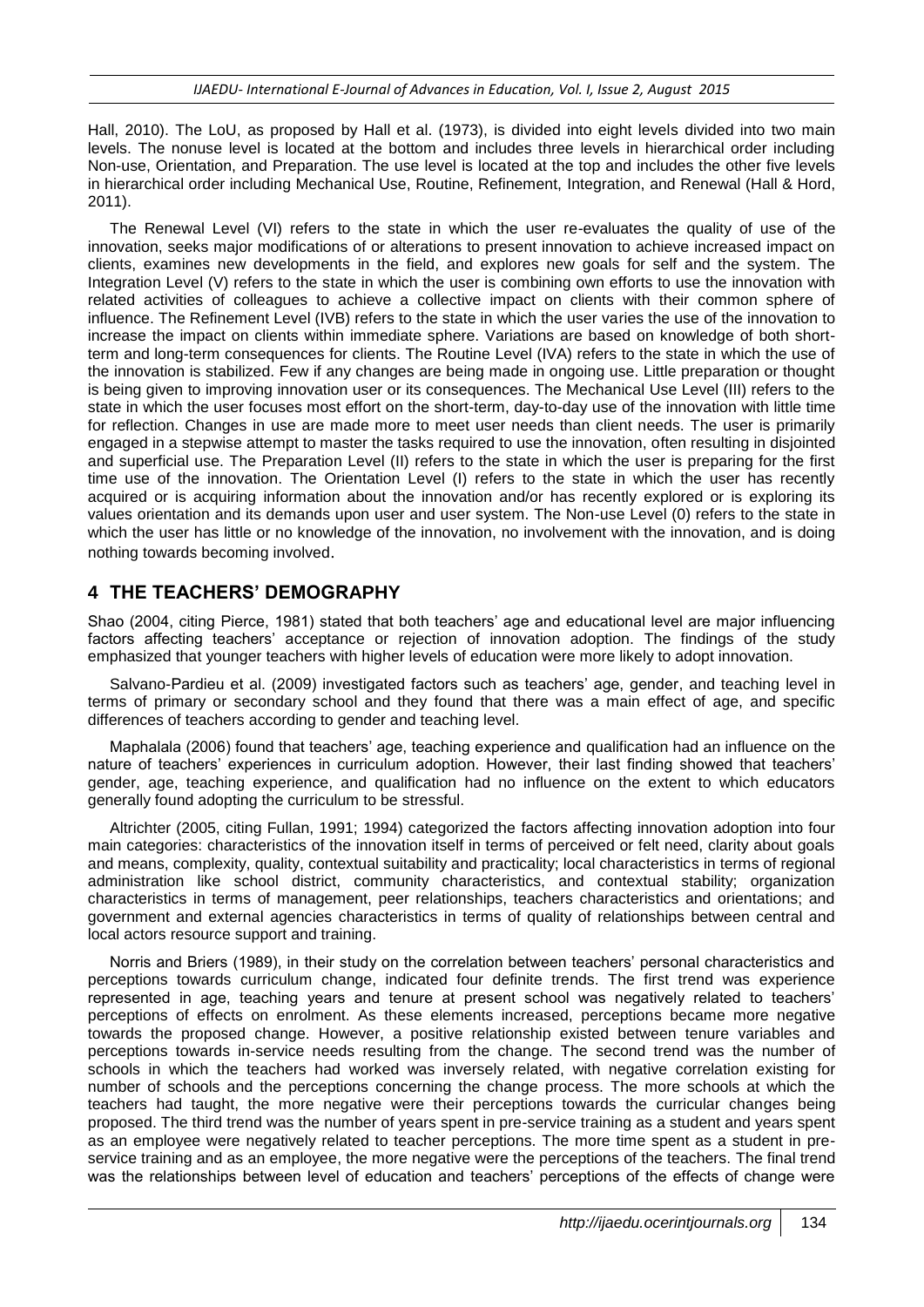inconclusive. There was little evidence to suggest that the educational level of teachers was a major influencing factor in how teachers perceived the changes in curriculum.

However, Van Braak et al. (2004), in their study, suggested that the effect of technological innovativeness on class use of computers was more significant than personal factors such as age, gender, computer attitudes, and computer experience. The importance of the concept of innovativeness as a contributor was to explain different levels of computer use.

Reviewing the literature suggests that there are many demographic variables that affect the teachers' decision to adopt or not to adopt innovations in their classroom (Lau et al., 2005; Maphalala, 2006; Avramidis & Kalyva, 2007; Kumar et al., 2007; Meelissen & Drent, 2008; Salvano-Pardieu et al., 2009). Seven of the most often-used variables are age, gender, teaching experience, attitudes, beliefs, academic contexts, and academic qualification. However, five variables were investigated in this study. They were gender, age, teaching experience, qualification, and nationality.

In this study, five demographic characteristics were determined. The gender variable is used to find out if it has relationship with the teachers' LoU of the SAL approach adoption based on male and female teachers. The age and teaching experience variables are selected for consideration to determine if they have relationships with teachers' LoU of the SAL approach adoption based on the younger and the more senior teachers, or the less experienced teachers and the more experienced teachers. The qualification variable is chosen to know if it has relationship with teachers' LoU of the SAL approach adoption based on the less qualified teachers and the more qualified teachers. The nationality variable is used to determine whether it has relationship with teachers' LoU of the SAL approach adoption based on the teachers from different cultural background.

# **5 METHODOLOGY**

Quantitative research method was used in this study. It was collected through Mustafa's (2008) adaptive Level of Use Self-Assessment (LoU-SA) questionnaire. 505 teachers participated in this study. For the purpose of this study, descriptive statistical analyses were first used to find out the frequencies and percentages. The symmetric measure of association of Cramer's V was also used as descriptive statistical tool to determine the relationships between variables (De Vaus, 2013). Such statistical tool was used to understand the relationship between two or more discrete variables of interest. It is to identify if there were relationships between the teachers' LoU (ordinal data) and their demography (categorical data). The relationships were determined on values from -1 to +1 indicating the strength and direction of the relationship, i.e., a positive (+1) or a negative (-1) correlation or a zero/no correlation at all (0) (De Vaus, 2013). These relationships were considered as very weak relationships for the values, which were less than + or -0.10, weak relationships for the values, which were from + or -0.10 to 0.19, moderate relationships for the values, which were from + or -0.20 to 0.29, and strong relationships for the values, which were + or -0.30 or above.

### **6 FINDINGS AND DISCUSSION**

#### **6.1 The Teachers' Levels of Use**

The findings of the study based on the LoU-SA showed that in the adoption of the SAL approach in EFL classrooms the majority of teachers ( $n= 180$ ) were at the Refinement Level (IVB).

| Table 1. Frequencies and Percentages of the teachers' Levels of Use Self-Assessment |
|-------------------------------------------------------------------------------------|
|-------------------------------------------------------------------------------------|

| Levels of Use |                       | N   | %     |
|---------------|-----------------------|-----|-------|
|               | Non-Use               | 14  | 2.8   |
|               | Orientation           | 22  | 4.4   |
|               | Preparation           | 12  | 2.4   |
| Ш             | <b>Mechanical Use</b> | 43  | 8.5   |
| IVA           | Routine               | 52  | 10.3  |
| <b>IVB</b>    | Refinement            | 180 | 35.6  |
|               | Integration           | 96  | 19.0  |
| VI            | Renewal               | 86  | 17.0  |
| Total         |                       | 505 | 100.0 |

These findings are in line with the previous studies of Al Aghbari (2007), Mustafa (2010; 2012) and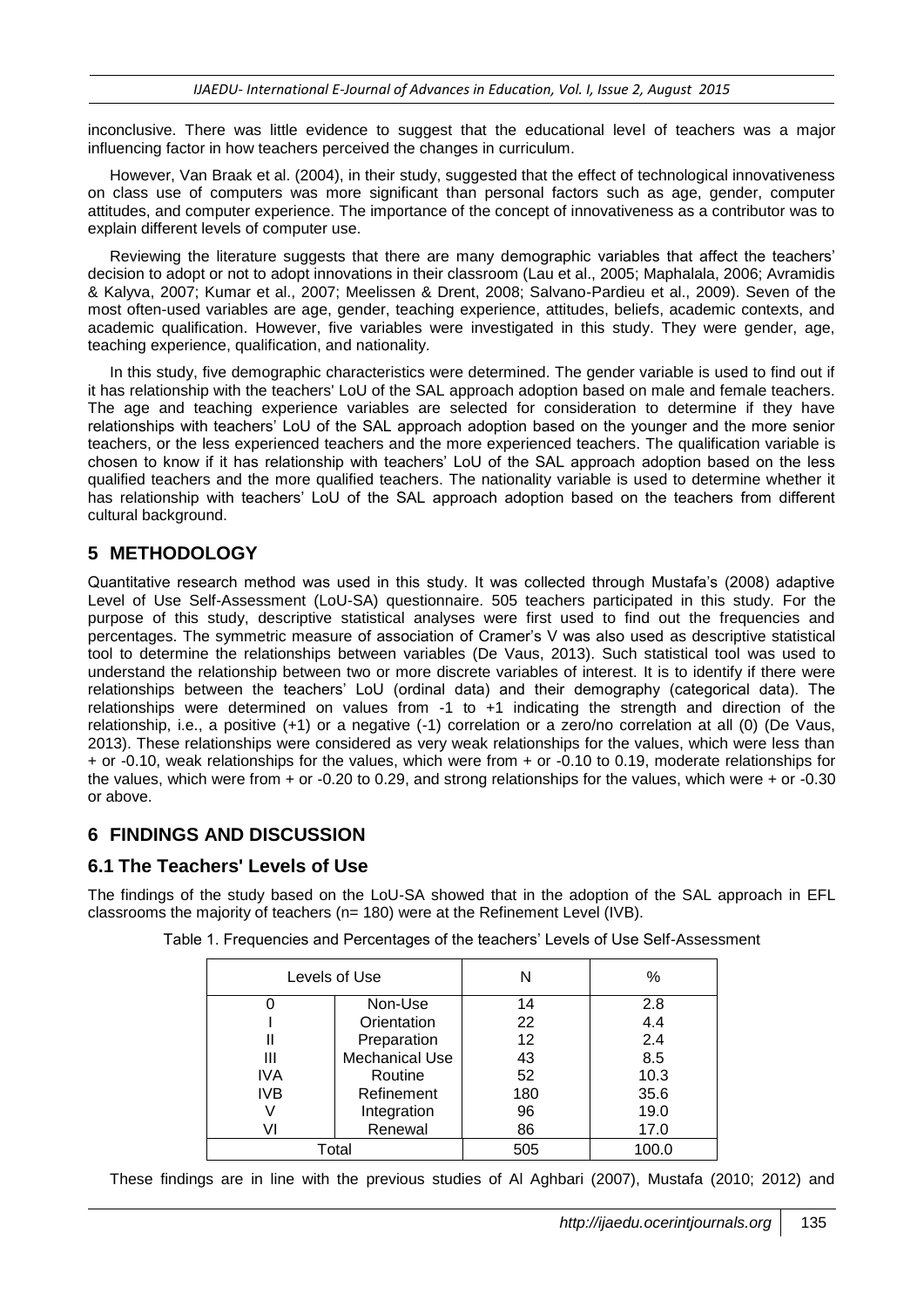Nestler-Rusack (2011). Al Aghbari (2007) found that the majority of teachers were at the Mechanical Use and the Routine Levels. Mustafa (2010; 2012) found that majority of the English language teachers were at the Mechanical Use and the Refinement Levels. Nestler-Rusack (2011) found that the majority of participants were independently implementing educational innovation, which reflected a Refinement LoU.

Accordingly, as mentioned by Hall and Hord (2011), the teachers who were at the Preparation Level (II) had already decided to use the innovation and scheduled a specific time to start using it. They had not started yet, but the intention and a specific start-up time was indicated by them. They were studying and preparing materials for its first use.

The teachers who were at the Mechanical Use Level (III) were disjointed and inefficient. They continuously had a day-to-day and minute-to-minute planning. They made adaptations in managing time, materials, and other resources. They focused on short-term, day-to-day planning and using of the innovation. They also made adaptations in their use or in the innovation itself in order to increase their own benefits and to master it.

The teachers who were at the Routine Level (IVA) had already mastered the innovation and its use and established a regular way of working with it. They did not plan to make any adaptations or changes otherwise; their use was stabilized, as they believed that their work is fine.

The teachers who were at the Refinement Level (IVB) made reflections and assessments on their use of the innovation and made adaptations to their use with the intention of increasing their students' benefits rather than their own benefit.

A number of teachers were at the Integration Level (V) based on the LoU-SA. This actually reflects that the teachers preferred to work independently and in isolation. To overcome such situation, it is suggested that officials and decision-makers should offer more personal development programs to foster collaboration strategies in order to encourage those teachers to collaboratively work with others especially those who came from different cultural backgrounds. This may help, on the one hand, to reduce teachers' professional isolation (Sindberg & Lipscomb, 2005) and, on the other hand, to increase the effectiveness of the SAL approach adoption.

A number of teachers were also at the Renewal Level (V) based on the LoU-SA. This mainly reflects two major aspects. First, the teachers might not have the time or the effort to modify the use of the SAL approach or to reflect upon it, as they were busy with daily issues. Second, they might not see the significant need for its modification.

Taking into account of the small number of teachers at the Integration and the Renewal levels, it is assumed that this occurred because of three major reasons. Firstly, the adoption of the SAL approach was not seriously taken by both administrators and teachers across Oman. Secondly, such adoption by the teachers was not regularly assessed in order to come up with constructive feedback. Finally, teachers might not be motivated enough and have inadequate professionalism. These were three major reasons that might discourage the teachers from advancing from the Integration Level to the Renewal Level of Use in the adoption of the SAL approach. Those teachers who were at the Integration and Renewal Levels of Use, as argued by Hall and Hord (2011), were the most important ones, the active ones, and the success of innovation depends mainly on them. However, in this study, they only represented altogether about one third of the participants (n= 182).

Some teachers were still at the Non-Use Level (0) based on the LoU-SA. This might reflect that those teachers felt quite insecure, uncertain, unclear and not confident to adopt the SAL approach. According to Hall et al. (2008), teachers at this level were hesitant to read about the innovation and they were also hesitant to attend any offered orientation programs related to the innovation. They were very resistant to change. To reduce the number of teachers who were at the Non-Use Level, it is suggested that the managements should design and deliver various interventions that stimulate teachers' interest, motivate them, and support their movement to learn more about the innovation (Hall & Hord, 2011).

Some teachers were also still at the Orientation Level (I) based on the LoU-SA. The teachers who were at this level might start learning about the innovation by attending overview sessions about the innovation and inquiring related information from others (Hall et al., 2008). It is suggested that the managements should offer those teachers with more interesting information and encouraging support towards the effective adoption of the SAL approach (Hall & Hord, 2011).

Levels of Use, as claimed by Hall et al. (2008), can serve a valuable diagnostic tool for planning and facilitating the smooth adoption of innovation. In this regard, Hall and Hord (2011) insisted that each individual's LoU and success with innovation is in a large measure affected by the facilitation he/she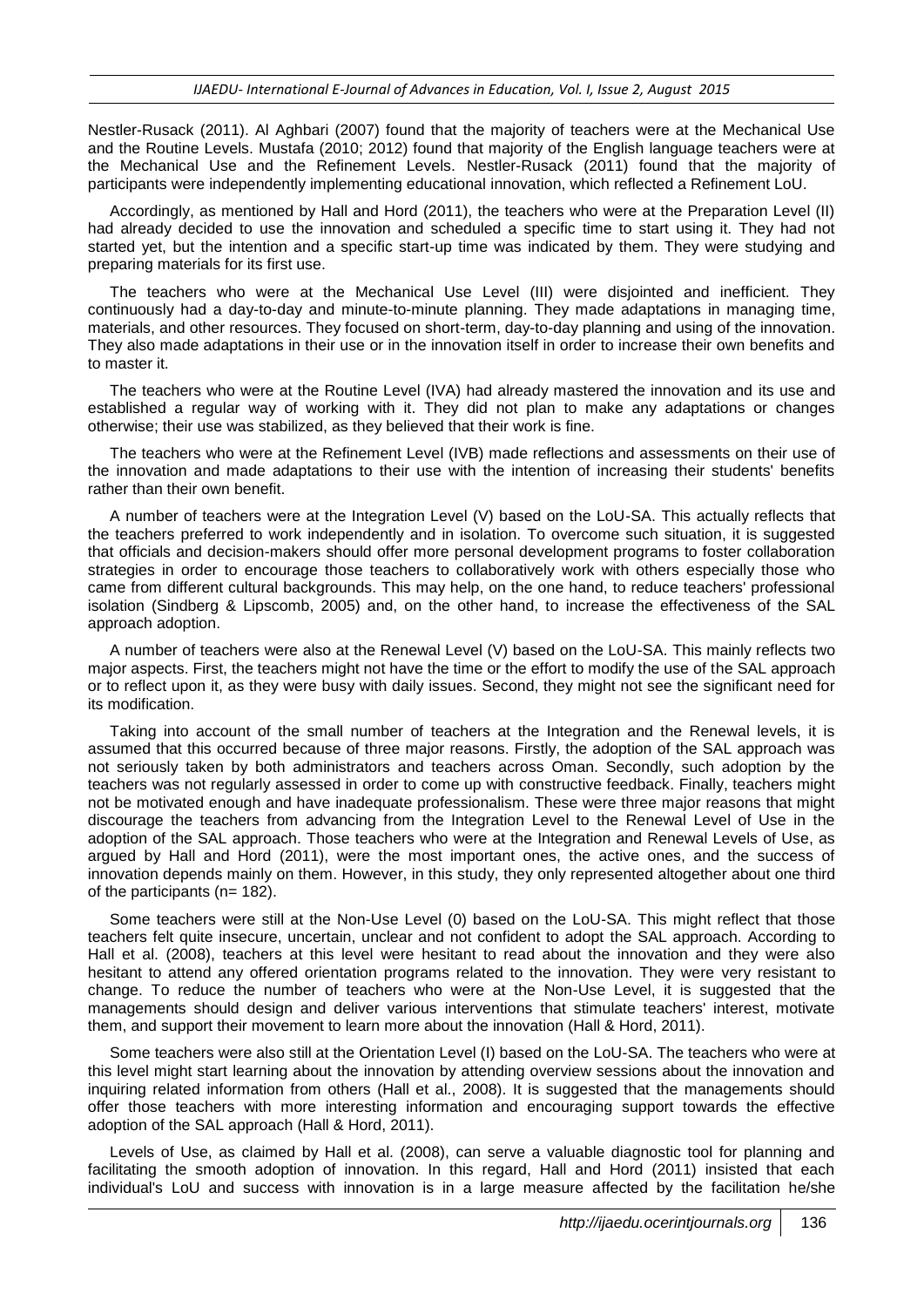receives. The superficial knowledge base of the facilitators can provide only superficial support to the adoption of the user of the innovation. Consequently, those facilitators may then have an idea of the daily challenges faced by the teachers in the adoption of the SAL approach in order to move ahead in their LoU. This understanding and appreciation of the teachers' daily challenges may help facilitators to design and run staff development programs and other related sessions with those challenges in mind towards a better educational innovation adoption with greater reliability and competency (Hall et al., 2008).

Additionally, LoU data, as stated by Marsh (1988), offers significant input on the type of support needed by individual teacher to achieve higher levels of educational innovation adoption. The findings of LoU in this study can be helpful for facilitators to propose timely specific support to EFL teachers. For example, facilitators can support teachers who were at the Preparation Level (II) to move ahead to the Mechanical Use Level (III) by being supportive to teachers as much as possible, providing them with ongoing assistance to help them proceed ahead to the next level as efficiently and smoothly as possible (Hall & Hord, 2011).

To support the previous discussion, much research was done on the context of LoU of educational innovation adoption (Rutherford & Loucks (1979), Rutherford (1981), Dudderar (1997), Richmond-Cullen (1999), Basinger (2000), Hall et al. (2008), Tunks & Weller (2009) and Orr & Mrazek (2009). For example, Rutherford and Loucks (1979) and Rutherford (1981) claimed that individual's LoU of innovation should be the main concern in order to assess the innovation being used. Dudderar (1997), Richmond-Cullen (1999) and Basinger (2000) mentioned that ongoing professional development programs should always be there to mainly support the adoption of educational innovation, i.e., teachers who were at the three levels of Non-Use, i.e., Non-Use Level (0), the Orientation Level (I) and the Preparation Level (II), can be quite easily facilitated to the Mechanical Use Level (III) and the Routine Level (IVA) through professional development sessions. Hall et al. (2008) suggested that the innovation adoption is mainly affected by the teachers themselves, their administrators, the environment and the feedback received on the innovation itself. Tunks and Weller (2009), based on interview findings, claimed that the teachers who received more ongoing support had higher LoU whereas the ones who received only initial support such as initial professional development programs had lower LoU.

#### **6.2 The Relationships between the Teachers' Levels of Use and Demography**

The levels of the SAL approach use were often related to teachers' demographic profile. Some researchers claimed that teachers' demography could influence the teachers' actual adoption of the SAL approach, while others believed that there was no relationship between these two variables. In order to examine the relationship between teachers' LoU and their demography, the statistical measure of association of Cramer's V was employed. The following subsections aim to discuss the correlation occurred between these variables.

#### *6.2.1 Teachers' Levels of Use and Gender*

The findings indicated a weak, positive relationship between the teachers' LoU and their gender in the adoption of the SAL approach. This means that there was correlation between teachers' levels of the SAL approach use and their gender.

|                    |            | Value |
|--------------------|------------|-------|
| Nominal by Nominal | Phi        | .126  |
|                    | Cramer's V | .126  |
| N of Valid Cases   |            | 505   |

Table 1. Cramer's V for the Relationship between the Teachers' LoU and Gender

This finding is aligned to the studies by Blackwood (2002), Al Aghbari (2007), Salvano-Pardieu et al. (2009), and Rahimi and Fatemeh (2012). Blackwood (2002) found that female teachers had higher levels of innovation use than male teachers did. Al Aghbari (2007) found that female teachers had a higher mean score than male teachers. Salvano-Pardieu et al. (2009) found that gender had a main influence on teachers' level of innovation adoption. Rahimi and Fatemeh (2012) found that there was correlation between teachers' actual innovation use and their gender. They found that male teachers and female teachers were different in adopting the SAL approach activities.

However, this is contradicted to the studies by Marcinkiewicz (1994), Law (2002), Zea (2004), and Maphalala (2006). Marcinkiewicz (1994) found that both male teachers and female teachers were alike in the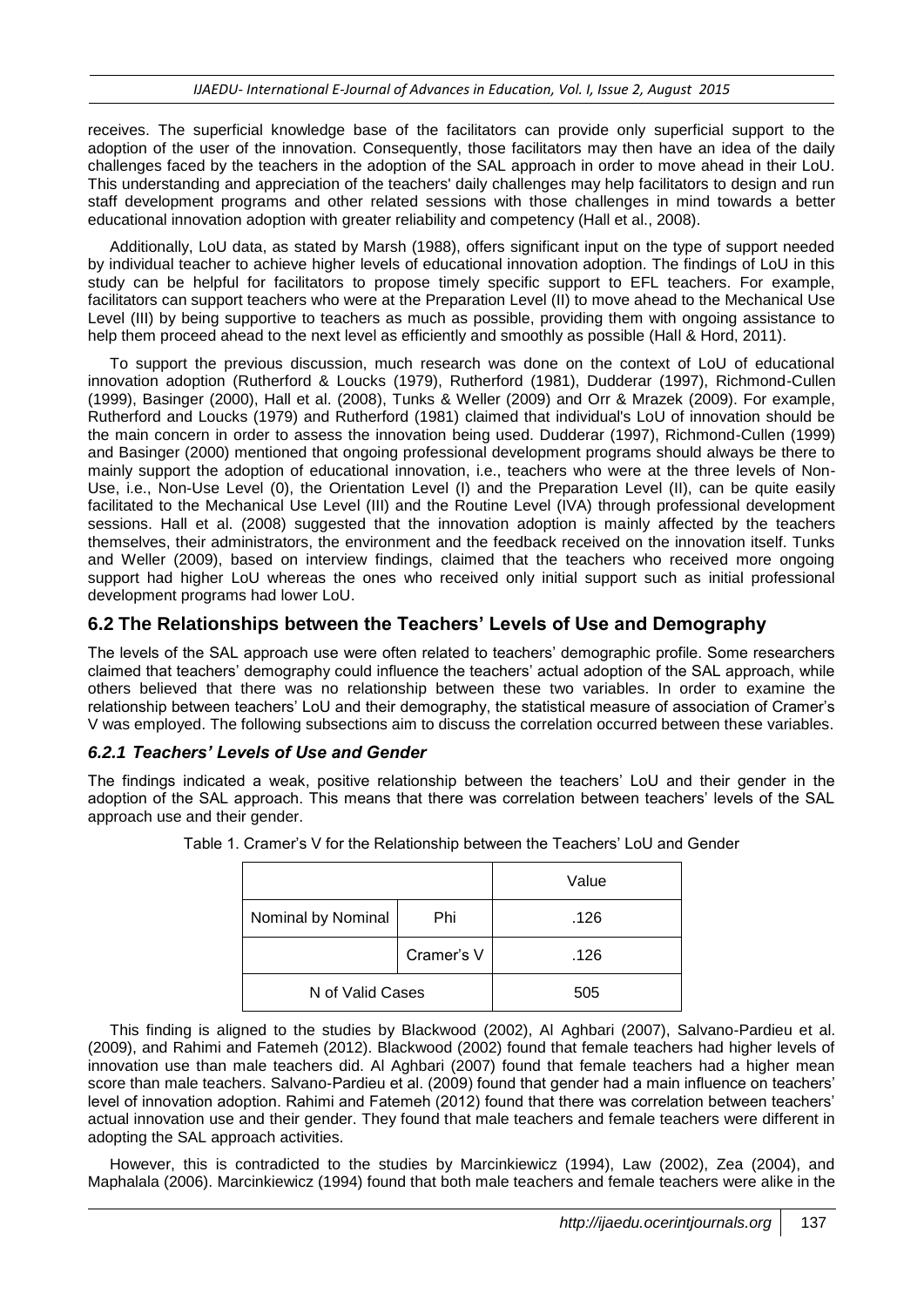innovation LoU. Law (2002) found that there was no relationship between level of innovation use and their gender, i.e., male and female teachers had similar LoU. Zea (2004) found that there was no correlation between teachers' gender and their LoU. That is, there was an indicator that both male and female teachers progressed to higher LoU, were required to collaboratively work with others to gain more impact in the use of the innovation, and developed new ideas to effectively refine the existing innovation in their teaching. Maphalala (2006) found that gender had no influence on teacher' level of innovation adoption, i.e., both males and females had similar influence.

Since the relationship between the teachers' LoU and their gender was positive, this implies that teachers' gender was positively related to their LoU of the SAL approach. This also means that the upgrade of their LoU was related to their gender. This implies that whether the teachers are men or women they may have different LoU of the SAL approach. It is suggested that both male and female teachers should be more encouraged, motivated, and praised by their managements to attend more professional development sessions. Follow-up sessions should also be conducted for them to guarantee an effective adoption of the SAL approach.

#### *6.2.2 Teachers' Levels of Use and Age*

The findings indicated a weak, positive relationship between the teachers' LoU and their age in the adoption of the SAL approach. This means that the teachers' age was considered to be correlated to the levels of the SAL approach use.

|                    |     | Value |
|--------------------|-----|-------|
| Nominal by Ordinal | Phi | .276  |
| Cramer's V         |     | .159  |
| N of Valid Cases   |     | 505   |

Table 2. Cramer's V for the Relationship between the Teachers' LoU and Age

This is inconsistent with the studies by Van Braak et al. (2004), Maphalala (2006), and Chan (2008). Van Braak et al. (2004) found that age factor had no relationship with the teachers' level of innovation use. Maphalala (2006) found that age group did not relate to teacher' level of innovation adoption. Chan (2008) found that the relationship between teachers' actual classroom actions and their age did not exist. This revealed that teachers in different age groups did not have different mean scores in their levels of innovation use.

Since the relationship between the teachers' LoU and their age was positive, this implies that teachers' age was positively related to their LoU of the SAL approach. In other words, as the teachers get older, their LoU of the SAL approach upgrade to higher levels. The findings specifically revealed that teachers aged 40- 49 represented the biggest group in most of the levels except the levels of Non-Use and Mechanical Use that were represented by teachers aged 30-39. The biggest number of teachers aged 40-49 was in the Refinement Level whereas the biggest number of teachers aged 30-39 was in the Mechanical Use Level. It is assumed that those groups of teachers played a big role in the SAL approach adoption. They had quite enough experience in the SAL approach adoption where they could self-evaluate their current LoU from time to time and tried to come up with better modifications towards innovation adoption. They could also continuously support younger teachers by offering them enough input towards the SAL approach adoption. Those teachers were also the most respectful ones by younger teachers; therefore, they might influence others to effectively adopt the SAL approach. This assumption confirms that age was considered as an influential factor on teachers' LoU.

#### *6.2.3 Teachers' Levels of Use and Teaching Experience*

The findings indicated a weak, positive relationship between the teachers' LoU and their teaching experience in the adoption of the SAL approach. This means that teachers' teaching experience was related to their LoU of the SAL approach.

| Table 3. Cramer's V for the Relationship between the Teachers' LoU and Teaching Experience |  |
|--------------------------------------------------------------------------------------------|--|
|--------------------------------------------------------------------------------------------|--|

|                          |            | Value |
|--------------------------|------------|-------|
| Nominal by Ordinal   Phi |            | .254  |
|                          | Cramer's V | .147  |
| N of Valid Cases         |            | 505   |

This is consistent with the studies by Zea (2004) and Chan (2008). Zea (2004) found that the more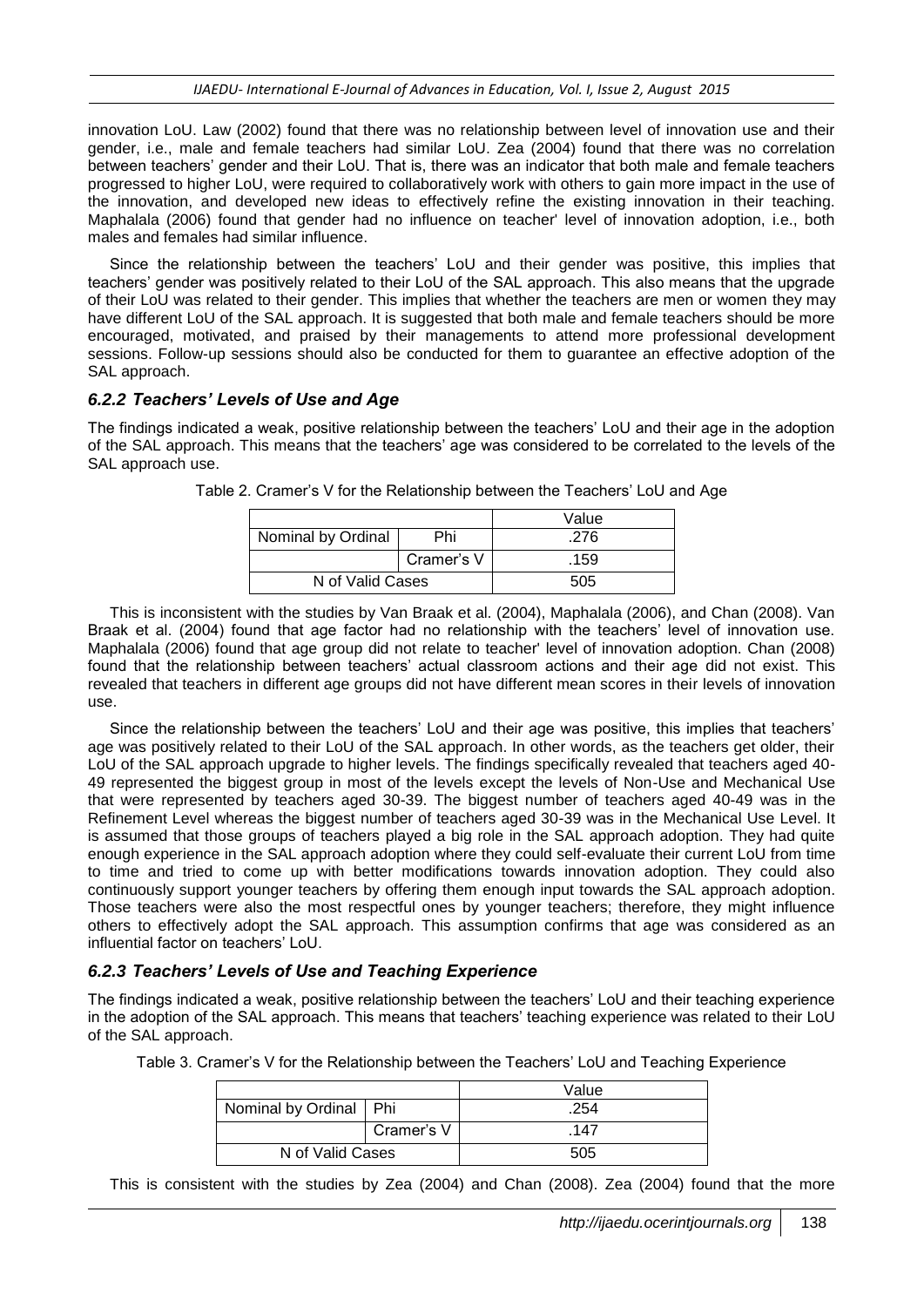experienced teachers had the highest LoU. The findings indicated that the more experienced group was able to progress to the Renewal Level (VI). Chan (2008) found that the relationship between EFL teaching experience and their actual innovation use was statistically measured. This revealed that teachers in the four groups with different years of EFL teaching experience had different mean scores in the level of adoption of the innovation.

Since the relationship between the teachers' LoU and their teaching experience was positive, this implies that teachers' teaching experience was positively related to their LoU of the SAL approach. In other words, as the teachers become more experienced, their LoU's of the SAL approaches upgrade to higher levels. The findings revealed that teachers who had more than 15 years of teaching experience were the biggest group in all LoU. The biggest number of this group was in the Refinement Level. This group of teachers had a great role in the adoption of the SAL approach. It seems that those teachers were enthusiastically seeking other notions and methods to enhance the SAL approach adoption. By doing so, they would effectively influence other teachers in other teaching experience groups to actively collaborate and cooperate with them to accomplish more impact in the use of the SAL approach.

#### *6.2.4 Teachers' Levels of Use and Qualification*

The findings indicated a weak, positive relationship between the teachers' LoU and their qualification in the adoption of the SAL approach. This means that qualification had relationship with teacher' LoU of the SAL approach.

|                          |            | Value |
|--------------------------|------------|-------|
| Nominal by Nominal   Phi |            | .193  |
|                          | Cramer's V | .136  |
| N of Valid Cases         |            | 505   |

Table 4. Cramer's V for the Relationship between the Teachers' LoU and Qualification

This finding is aligned to the findings of the studies by Maphalala (2006) and Al Aghbari (2007). Maphalala (2006) found that qualification groups had weak relationship with the teacher' level of innovation adoption. Al Aghbari (2007) found that there was weak relation between teachers' qualification groups and their level of innovation use.

Since there was positive relationship between the teachers' LoU and their qualification, this implies that the teachers' qualification was positively related to their LoU of the SAL approach. It means that teachers being more qualified tend to upgrade their LoU of the SAL approach. It is suggested that the managements should encourage, motivate, and support teachers in different groups to effectively adopt the SAL approach.

#### *6.2.5 Teachers' Levels of Use and Nationality*

The findings indicated a moderate, positive significant relationship between the teachers' LoU and their nationality in the adoption of the SAL approach. It implies that teachers' nationality groups had relationship with the teachers' level of innovation use.

|                          |            | Value |
|--------------------------|------------|-------|
| Nominal by Nominal   Phi |            | .536  |
|                          | Cramer's V | .203  |
| N of Valid Cases         |            | 505   |

Table 5. Cramer's V for the Relationship between the Teachers' LoU and Nationality

The findings specifically revealed that teachers from India and teachers from Oman represented the biggest group in half of the levels each. Indian teachers represented the biggest group in Orientation, Refinement, Integration, and Renewal Levels while Omani Teachers represented the biggest group in Non-Use, Preparation, Mechanical Use, and Routine Levels. The highest number of Indian teachers was in the Refinement Level, whereas the highest number of Omani teachers was in the Mechanical Use Level.

Since the relationship between the teachers' LoU and their nationality was positive, this implies that teachers' nationality was positively related to their LoU of the SAL approach. Teachers who come from various cultural backgrounds may have different LoU of the SAL approach. It is assumed that those two nationality groups, Indians and Omanis, had more knowledge and awareness concerning the adoption of the SAL approach. They might have more opportunities for professional development in Oman or before coming to Oman for the Indian ones. As those teachers were highly knowledgeable of the SAL approach adoption,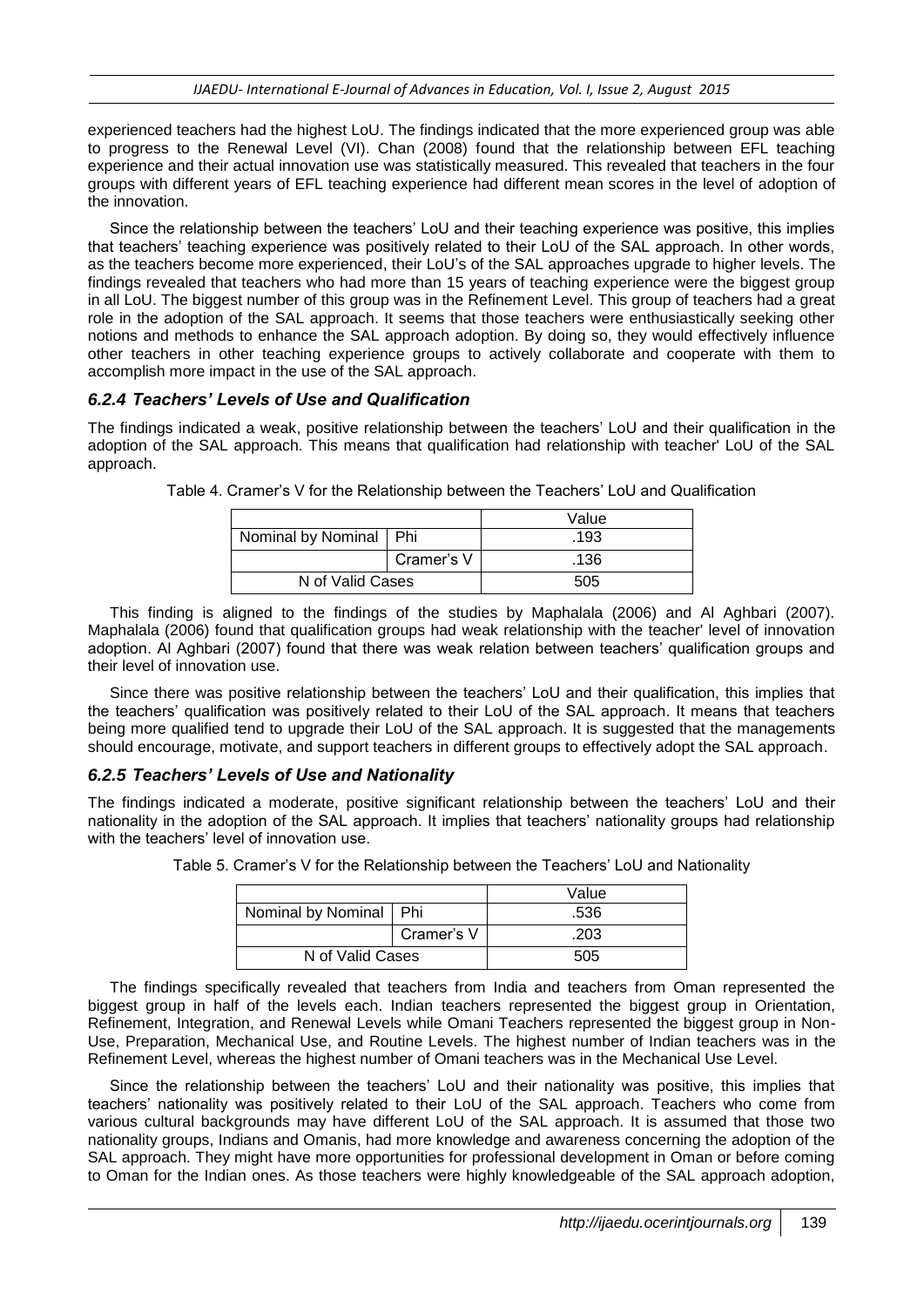they might support other teachers to effectively incorporate the innovation of the SAL approach in their own classrooms. By having more professional commitments, they might also push themselves and others towards higher levels of the SAL approach adoption.

#### **REFERENCE LIST**

- Al Aghbari, S. Y. (2007). Teachers' concerns and levels of use in the adoption of student-centered teaching approach: A study of social studies teachers in Oman. Unpublished PhD thesis, Universiti Sains Malaysia.
- Anderson, S. (1997). Understanding teacher change: Revisiting the concerns-based adoption model. Curriculum Inquiry, 27(3), 331–367.
- Avramidis, E., & Kalyva, E. (2007). The influence of teaching experience and professional development on Greek teachers' attitudes towards inclusion. European Journal of Special Needs Education, 22(4), 367–389.
- Basinger, D. S. (2000). Utilization and integration of technology by teachers: A case study. Louisiana Tech University.
- Braxton, J. M., Jones, W. A., Hirschy, A.S., & Hartley, H.V., III. (2008). The role of active learning in college persistence. New Directions for Teaching and Learning, 115, 71-83.
- De Vaus, D. A. (2013). *Survey in Social Research* (6<sup>th</sup> ed.). London: Routledge.
- Dudderar, D. (1997). Measuring teachers' level of use of Mathematics: Their Way K-2. Wilmington College, New Castle, DE.
- Hall, G.E. (2010). Technology's Achilles heel: Achieving high-quality implementation. Journal of Research on Technology in Education, 42(3), 231-253.
- Hall, G. E., & Hord, S. M. (2011). Implementing change: Patterns, principles and potholes (3rd ed.). Upper Saddle River, New Jersey: Pearson.
- Hall, G. E. and Loucks, S. F. (1977). A developmental model for determining whether the treatment is actually implemented. American Education Research Journal, 14 (3), 263-76.
- Hall, G. E., Wallace, R. D. Jr., & Dossett, W. A. (1973). A developmental conceptualization of the adoption process within educational institutions (Report No. 3006). Austin: Research and Development Center for Teacher Education.
- Hall, G. E., Dirksen, D. J., & George, A. A. (2008). Measuring implementation in schools: Levels of Use. Austin, TX: Southwest Educational Development Laboratory.
- Kumar, V., Mukerji, B., Butt, I., & Persaud, A. (2007). Factors for successful e- government adoption: A conceptual framework. Electronic Journal of e-Government, 5(1), 63-76.
- Lau, P., Yuen, M., & Chan, R. (2005). Do demographic characteristics make difference to burnout among Hong Kong secondary school teachers? Social Indicator Research, 71, 491-516.
- Maphalala, M.Ch. (2006). Educators' experiences in implementing the revised national curriculum statement in the get band. Unpublished PhD Thesis, University of Zululand.
- Marcinkiewicz, H.R. (1994). Computers and teachers: Factors influencing computer use in the classroom. Journal of Research on Computing in Education, 26 (2), 220-237.
- Marsh, C. J. (1988). Curriculum implementation: An analysis of the use of the Concerns-Based Adoption Model (CBAM) in Australia, 1981–87. Curriculum Perspectives, 8(2), 30–42.
- McKinney, K. (2011). Active learning. The Illinois State University, Center for Teaching, Learning, & Technology. Retrieved October 1, 2011, from http://www.cat.ilstu.edu/additional/tips/newActive.php
- Meelissen, M. R. M., & Drent, M. (2008). Gender differences in computer attitudes: Does the school matter? Computers in Human Behavior, 24, 969-985.
- Mrazek, R. and Orr, D. (2009). Assessing the professional growth of post-secondary students studying the education applications of emergent technologies. Revista de Informatica Applicada. Brazil- Journal of Applied Computing, 5(1), 5-13.
- Mustafa, Z. (2008) Teachers' Levels of Use in the Adoption of Task-Based Language Teaching in the